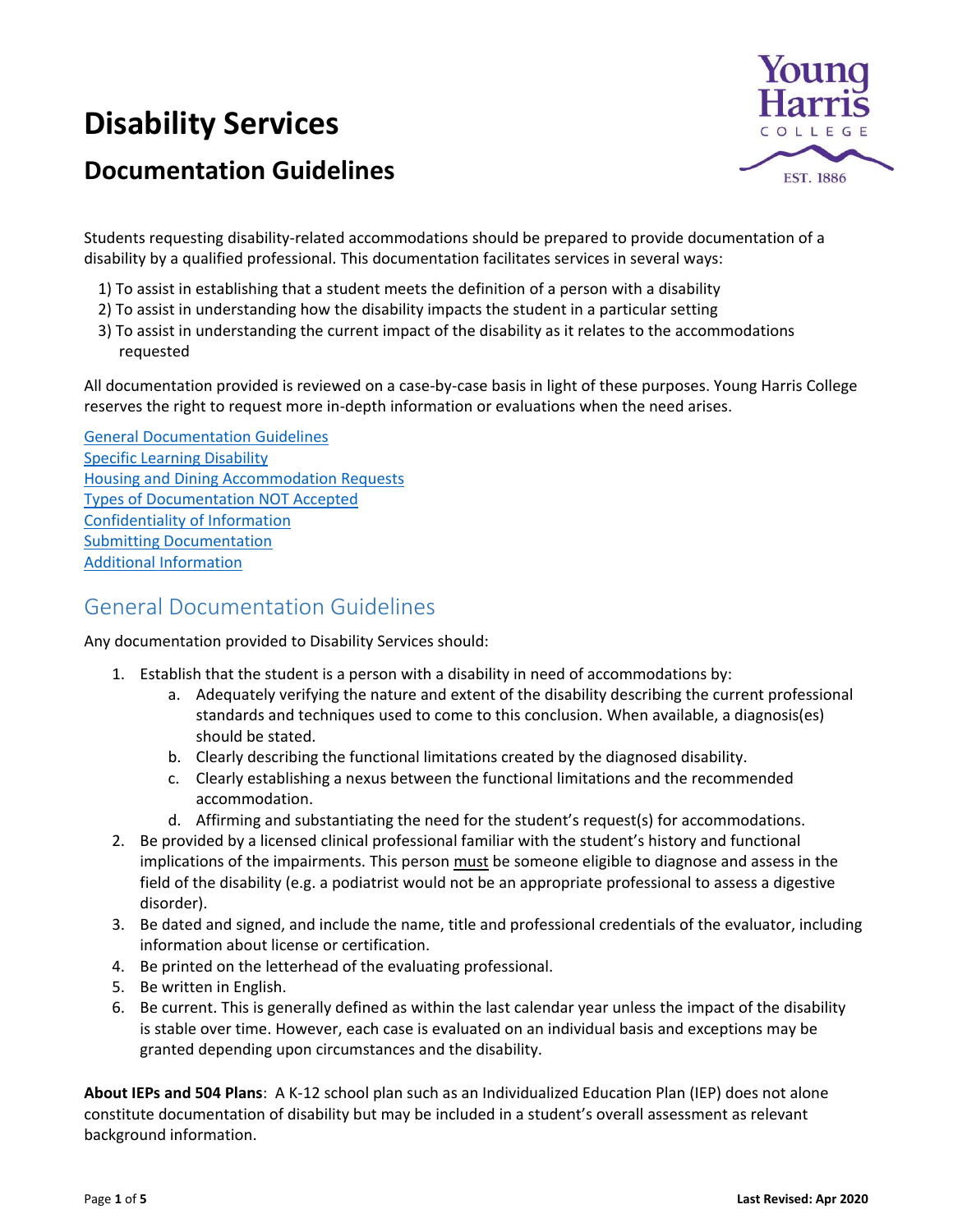# <span id="page-1-0"></span>Specific Learning Disability Documentation Guidelines

Providing academic accommodations to students who have a learning disability is most accurate when we have information about how the student qualified for the diagnosis and the nature of their specific academic challenges. This information is typically available in a standard testing battery.

Students requesting accommodation on the basis of a specific learning disability must provide documentation from a professional who has undergone comprehensive training and has relevant experience in differential diagnosis of a full range of cognitive and psychiatric disabilities (e.g., Psychologist).

A comprehensive testing battery typically contains the following elements. The clinician completing the report may select tests other than those listed in the following example if they provide a rational for the tests selected. An IEP or 504 plan is typically inadequate in this regard.

- 1. A diagnostic interview the interview must include a description of the presenting problem(s), developmental, medical, psycho-social, and employment histories, family history, and a discussion of comorbidity where indicated;
- 2. An assessment for the neurological or psychological evaluation to illustrate a substantial limitation to learning, the comprehensive assessment battery must contain the following domains:
	- a. Aptitude/cognitive ability an assessment of global intellectual functioning as measured by the Wechsler Adult Intelligence Scale-IV (WAIS-IV) or the Wechsler Intelligence Scale for Children (WISC-III) with all subtests, standard scores, and index scores;
	- b. Academic achievement a comprehensive achievement battery (e.g., Woodcock-Johnson Psychoeducational Battery – III: Tests of Achievement), with subtest and standard scores, indicating current level of functioning in the academic areas of reading, math, oral and written language; and
	- c. Information processing a comprehensive battery (e.g., Woodcock-Johnson Psychoeducational Battery-III: Tests of Cognitive Abilities), with subtest and standard scores, which addresses the specific areas of short and long-term memory, sequential memory, auditory and visual perception, processing speed, executive functioning, and motor ability.
- 3. A specific diagnosis which conforms to the criteria for the specific learning disability, as stated in the Diagnostic and Statistical Manual of Mental Disorders.
- 4. A clinical summary which:
	- a. Indicates the substantial limitations to major life activities posed by the specified learning disability;
	- b. Describes the extent to which these limitations impact the academic context for which accommodations are being requested;
	- c. Suggests how the specific effects of the learning disability may be accommodated; and
	- d. States how the effects of the learning disability are mediated by the recommended accommodations.
- <span id="page-1-1"></span>5. Testing must have been administered using adult norms or have occurred within the last 5 years. Contact Disability Services in for guidance if you are updating a previous testing battery.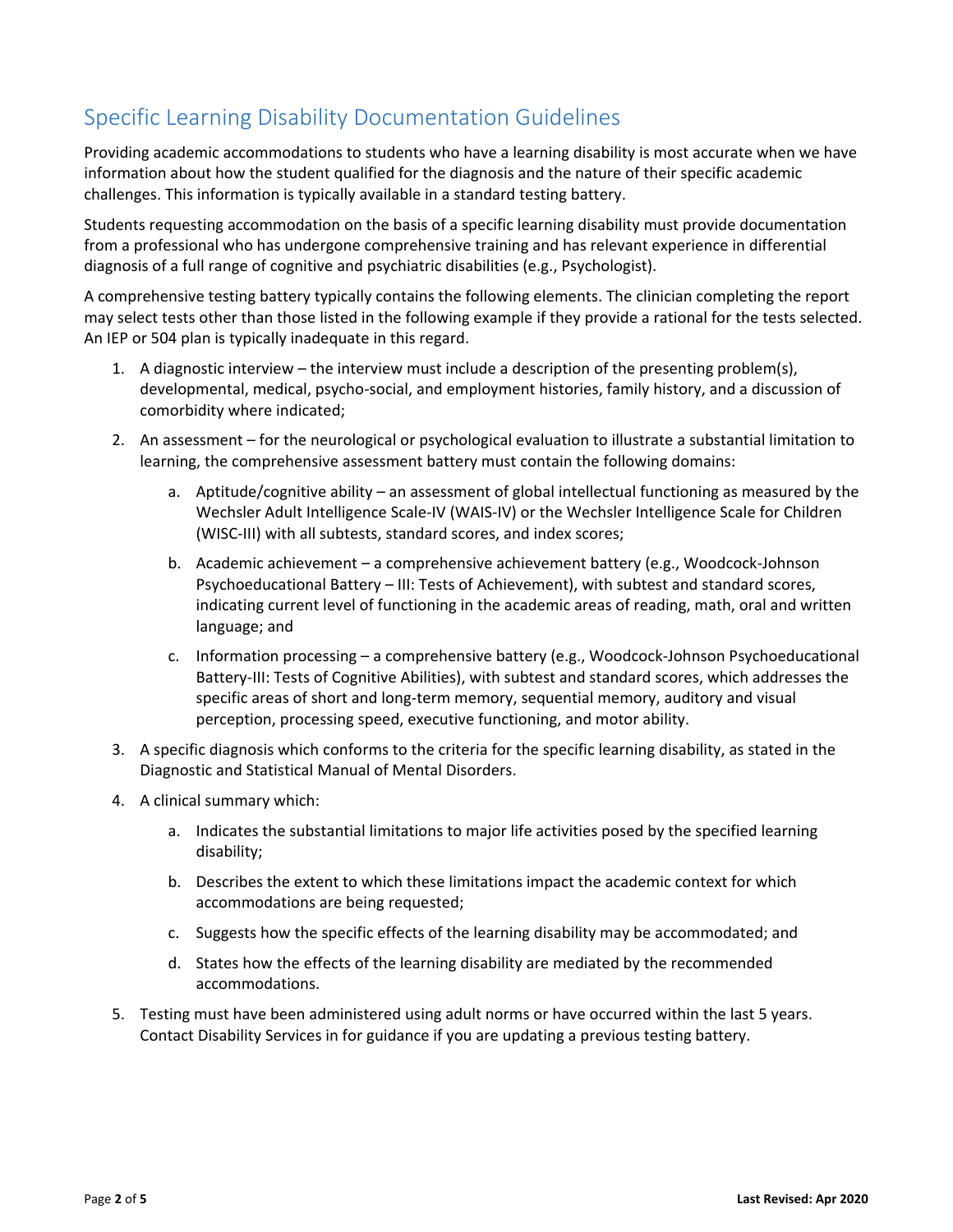# Housing and Dining Accommodations

Students requesting accommodations related to their Housing and Dining agreements must provide documentation in accordance with the General Documentation guidelines above. Housing and Dining accommodations are relevant to the specific YHC Housing Agreement and end upon the expiration of that Agreement. Students should be prepared to provide updated documentation for accommodation requests for each new Housing Agreement.

#### Emotional Support Animal Accommodation Documentation Guidelines

Emotional support animals are not covered under the Americans with Disabilities Act, but instead are covered by the Fair Housing Act. In addition to the information listed in the General Documentation guidelines listed above, emotional support animal documentation must also include or address the following:

- 1. An established therapeutic relationship between the student and the mental health evaluator including dates of first and last visit
- 2. The nature of the student's mental health disability including a DSM-IV or V diagnosis (specific disability) AND pertinent background information related to the mental health disability
- 3. Description of how the student is substantially limited in one or more major life activities in housing by this mental health disability such that an ESA would be necessary for this student to have full benefit or enjoyment of housing at the Young Harris College
- 4. Explains the nexus between the functional limitations of the disability and the recommended emotional support animal
- 5. Affirms that having the animal described alleviates identified symptom effects of the student's mental health disability or serves a defined role in treatment.
- 6. Affirms having the animal in residence is necessary to effectively benefit from YHC's residential program.
- 7. Description of the animal (i.e. a standard poodle, guinea pig, cat)

NOTE: Letters of documentation purchased from the internet for a set price rarely provide the information necessary to support an ESA request. Disability Services strongly discourages anyone from using these types of resources to obtain documentation.

If a requested accommodation is not supported by the documentation provided, students may be instructed to provide additional documentation in support of the request.

Students MAY NOT bring an emotional support animal onto campus until clearance is provided from Disability Services or Residence Life. Students with unauthorized animals on campus will be directed to remove the animal immediately and may be subject to conduct violations.

## <span id="page-2-0"></span>Types of Documentation NOT Accepted

Disability Services is unable to accept the following types of documentation:

- 1. Information originating from YHC Student Counseling Services.
- 2. Photographed images of documentation.
- 3. Handwritten letters from licensed professionals.
- 4. Entries from patient medical charts or other clinical notes.
- 5. Information written on prescription pads.
- 6. Information that is illegible or in a language other than English.
- 7. Self-evaluations.
- 8. Information from non-professionals.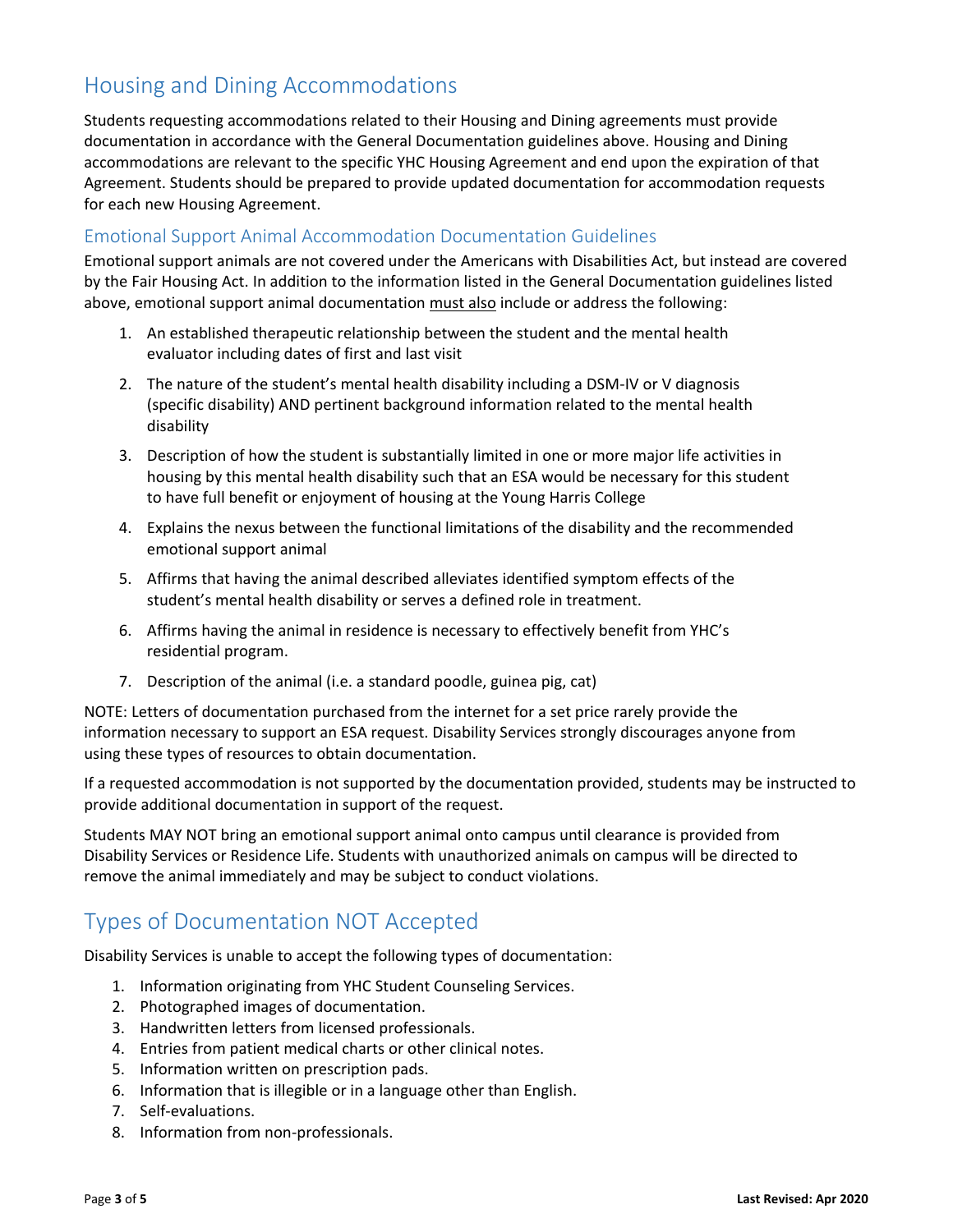- 9. Research articles.
- 10. Documentation provided by a member of the student's family.
- 11. Copies of documentation that you will need to have returned to you. All physical documentation received is scanned into an electronic format and then confidentially shredded.

If a requested accommodation is not supported by the documentation provided, students may be instructed to provide additional documentation in support of the request.

### <span id="page-3-0"></span>Submitting Documentation

Information can be submitted in one of the following ways. Unfortunately, Disability Services no longer supports fax communication.

- Dropped off at the YHC Success Center front desk during regular business hours
- Scanned and *attached* to an email (PDFs preferred; no photographs please) to [disability@yhc.edu](mailto:disability@yhc.edu?subject=Submitting%20Documentation%20-%20[Insert%20Name])
- Attached to the Request for Accommodations form at the time of submission
- Sent by post mail to the following address:

Disability Services - Success Center 1 College St. Young Harris, GA 30582

The accommodations process is not an immediate process. Disability Services at YHC will not review accommodation requests until all information is received. **Please allow up to 10 business days for review.** Required information includes:

1) A complete[d Request for Accommodations form](https://studentyhc.sharepoint.com/campus-services/Pages/DisabilityServices.aspx)

2) Appropriate documentation as outlined above

Once information is processed and reviewed, students will be contacted at their yhc.edu email address outlining next steps which may include a request to submit additional information and/or an invitation and directions to schedule an intake or follow-up meeting.

# Confidentiality of Information

Disability Services views all materials pertaining to a student's disability as confidential. All disabilityrelated information for students at Young Harris College is housed in Disability Services. Only staff persons working at Disability Services have access to these files. Registration with Disability Services will not appear on transcripts.

The Family Educational Rights and Privacy Act of 1974 (FERPA) and the Americans with Disabilities Act (ADA) do not allow faculty or others access to disability-related information (e.g. diagnosis, medications). Disability Services will not share a student's medical information with university faculty or staff without the student's consent. Disability Services personnel will confirm registration and approved accommodations on a need-to-know basis.

## <span id="page-3-1"></span>Additional Information

If the documentation does not meet the guidelines listed above, students are still encouraged to submit any information they have related to their diagnosis. Disability Services will work with students to determine what additional documentation is necessary. In some cases, provisional accommodations can be set up while the student is in the process of gathering additional documentation.